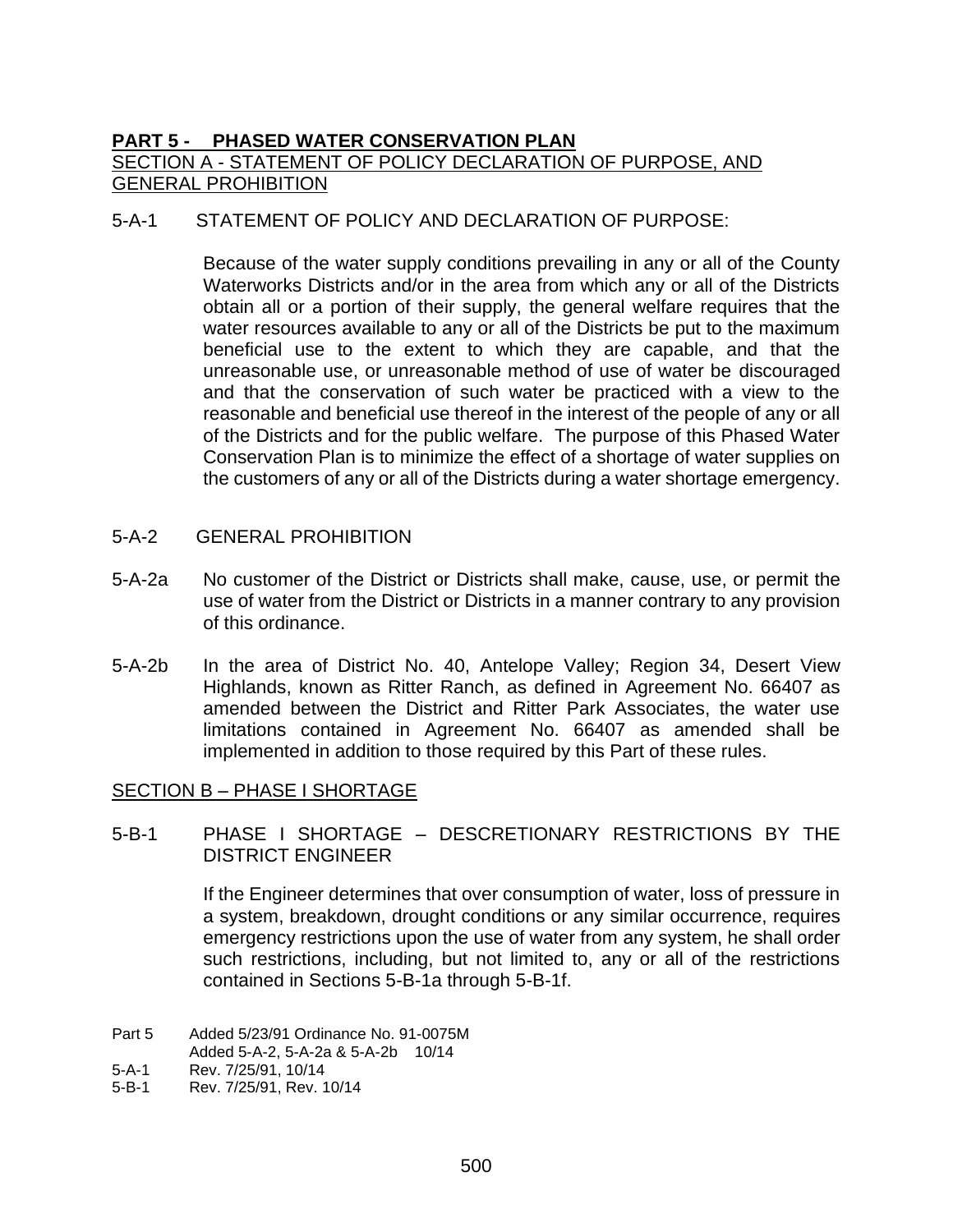### **PART 5 - PHASED WATER CONSERVATION PLAN (CONTINUED)**  SECTION B – PHASE I SHORTAGE (CONTINUED)

Any such order shall be communicated by the Engineer, either in writing or orally to water consumers served by the affected system. Water supply to any premises where use of water is being made in violation of an order of the Engineer may be shut off.

When the engineer determines that the emergency no longer exists, he shall issue an order relieving the restrictions of prohibitions previously ordered under this Section. Such order shall be communicated to affected water consumers in the same manner in which the order instituting the restrictions or prohibitions was communicated.

- 5-B-1a The use of water for watering of lawn, landscape or other turf area with water supplied by the District may be limited to specified days or hours of a day or altogether prohibited, except that the use of water for drinking, cooking, and sanitary purposes. The watering of lawn, landscape or other turf area with water supplied by the District shall be limited to not more than every other day and shall be prohibited between the hours of 10:00 a.m. and 5:00 p.m.
- 5-B-1b New meters to provide construction water service shall not be issued
- 5-B-1c Water Service ("Will Serve") letters will be issued but such letters will be issued with the condition that permanent metered service to any newly created lot will be prohibited until the Board of Directors determines that the provisions of the Phased Water Conservation Plan are no longer in effect or that the severity of the water supply condition may be reduced to a Phase I or Phase II shortage.
- 5-B-1d Existing meters providing construction water service shall be removed.
- 5-B-1e No new permanent meters shall be installed.
- 5-B-1f Any restrictions placed on the District by State of California

| 5-B-1a | Rev. 10/14 |
|--------|------------|
| 5-B-1b | Rev. 10/14 |
| 5-B-1c | Rev. 10/14 |
| 5-B-1d | Rev. 10/14 |
| 5-B-1e | Rev. 10/14 |
| 5-B-1f | Rev. 10/14 |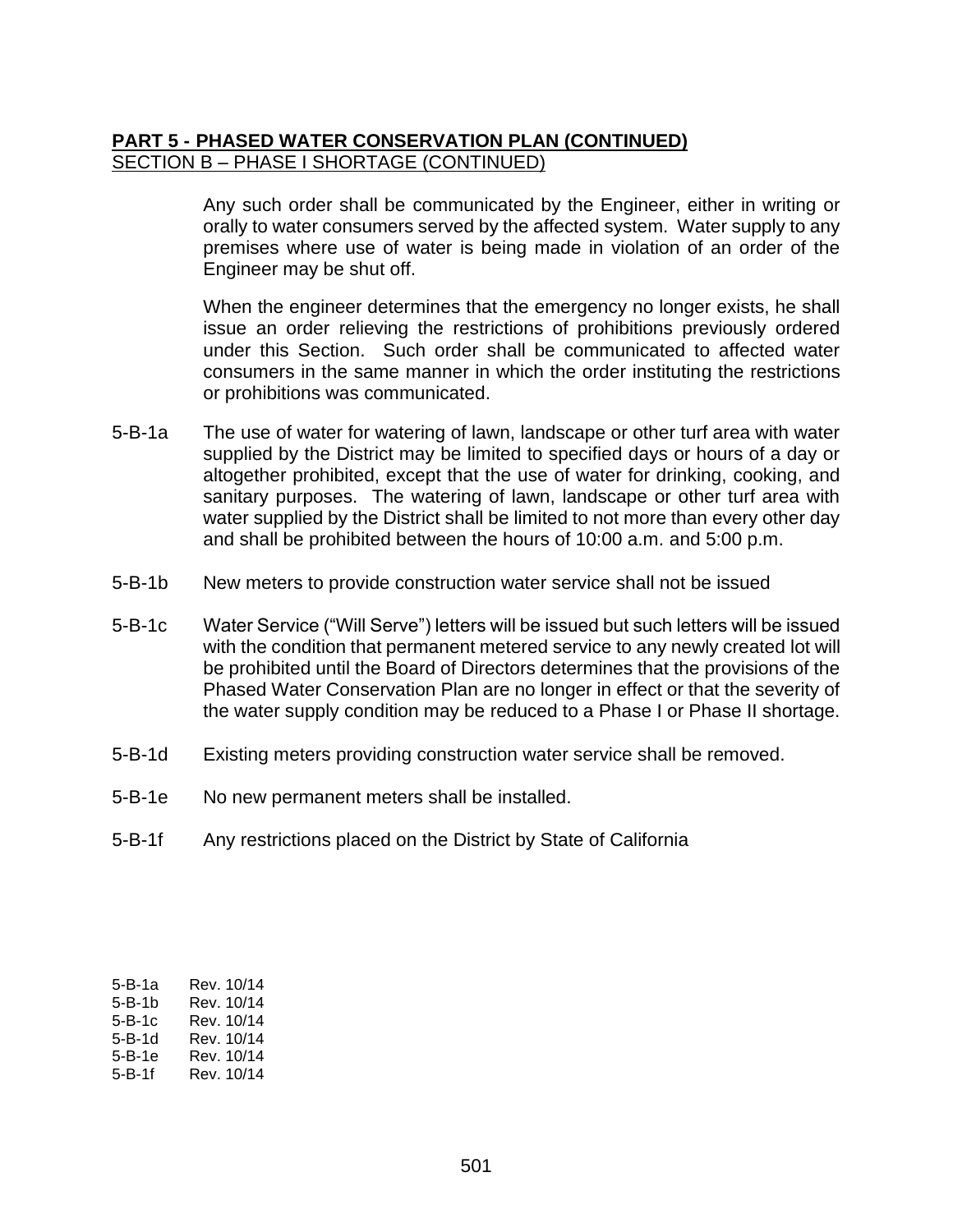# **PART 5 - PHASED WATER CONSERVATION PLAN (CONTINUED)**  SECTION C – AUTHORIZATION TO IMPLEMENT WATER CONSERVATION FOR PHASE II SHORTAGES THROUGH PHASE X SHORTAGES

### 5-C-1 AUTHORIZATION TO IMPLEMENT WATER CONSERVATION

- 5-C-1a The Board of Directors of the Waterworks Districts may implement the applicable provisions of this conservation plan, following the public hearing required by Rule 5-C-1b, upon its determination that such implementation is necessary to protect the public welfare and safety.
- 5-C-1b The Board of Directors of the Waterworks Districts shall hold a public hearing for the purpose of determining whether a shortage exists in any or all of the Districts and which measures provided by this ordinance should be implemented. Notice of the time and place of the public hearing shall be published not less than ten (10) days before the hearing in a newspaper of general circulation within the affected District or Districts.
- 5-C-1c The Board of Directors shall issue its determination of shortage and corrective measures by resolution published in a daily newspaper of general circulation within the affected District or Districts. Conservation surcharges assessed per Rule 5-O-1 shall become effective on or after the date of such publication.

#### SECTION D – PHASE II SHORTAGE

- 5-D-1 PHASE II SHORTAGE:
- 5-D-1a A Phase II Shortage shall be declared whenever the Board of Directors determines that it is likely that the District will suffer a ten percent (10%) shortage in its water supplies.
- 5-D-1b A customer with a meter size of one and one-half (1-1/2) inches or larger shall be billed at his or her normal established water rate for all water used up to a target quantity of ninety percent (90%) of the base quantity. All water used in excess of the target quantity shall be subject to a conservation surcharge per Rule 5-O-1. The base quantity shall be determined by the amount of water used on the customer's premises during the corresponding billing period of a base period to be defined by the Board of Directors.
- 5-D-1c For meter sizes of one (1) inch or less, a base quantity shall be the average of the water usage for all similar sized meters during the corresponding billing period of a base period to be defined by the BOARD.
- 5-C-1 Rev.10/14
- 5-C-1b Rev. 10/14
- 5-C-1c Rev. 10/14, 6/2/15
- 5-D-1 Rev. 7/24/91, Rev. 1/09, Rev. 10/14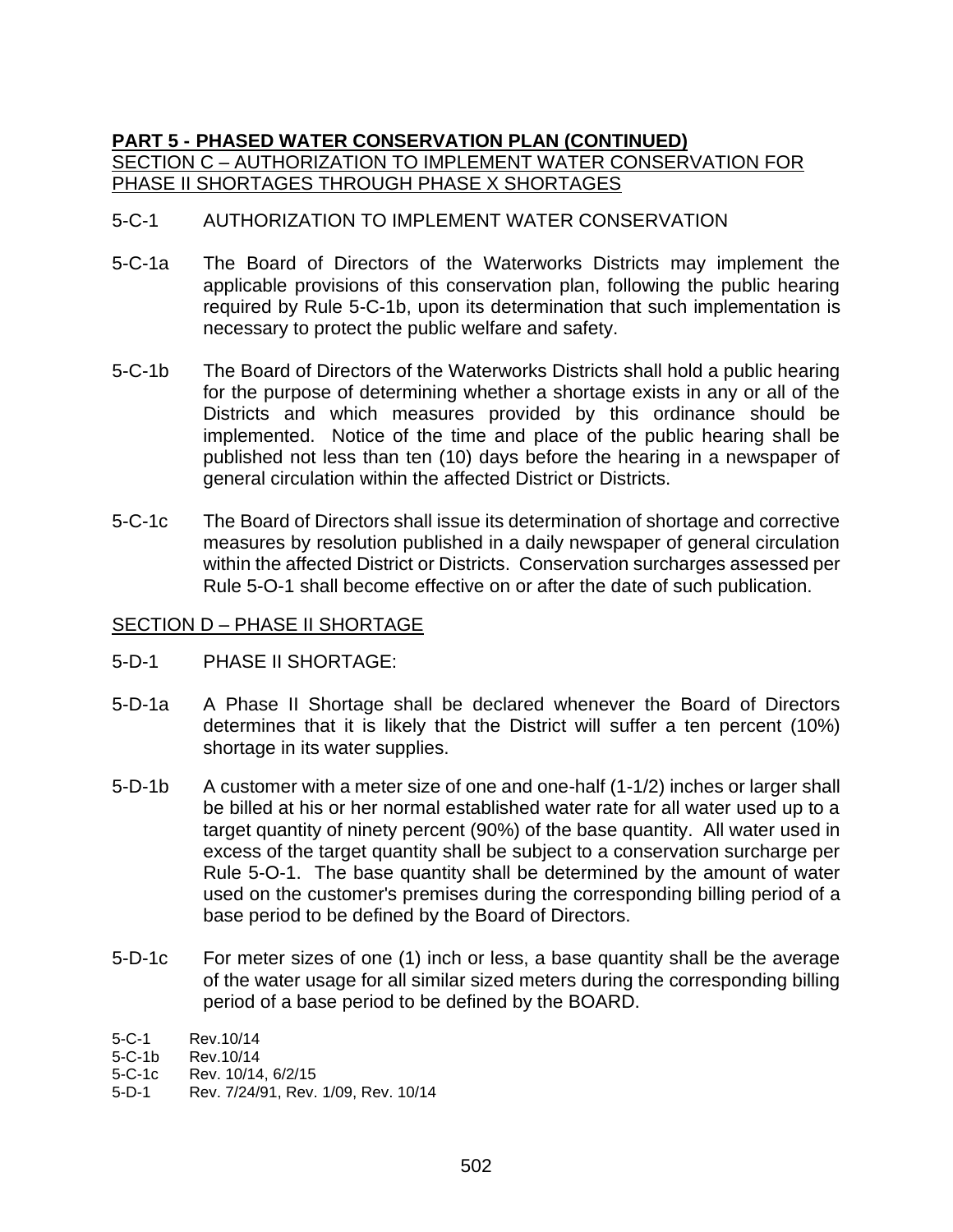### **PART 5 - PHASED WATER CONSERVATION PLAN (CONTINUED)**  SECTION D – PHASE II SHORTAGE (CONTINUED)

A customer with a meter size of one (1) inch or less shall be billed at his or her normal established water rate for all water used up to a target quantity of ninety percent (90%) of the base quantity. All water used in excess of the target quantity shall be subject to a conservation surcharge per Rule 5-O-1.

#### SECTION E - PHASE III SHORTAGE

- 5-E-1 PHASE III SHORTAGE:
- 5-E-1a A Phase III Shortage shall be declared whenever the Board of Directors determines that it is likely that the District will suffer a shortage of between ten percent (10%) and fifteen percent (15%) in its water supplies.
- 5-E-1b A customer with a meter size of one and one-half (1 1/2) inches or larger shall be billed at his or her normal established water rate for all water used up to a target quantity of eighty-five percent (85%) of the base quantity. All water used in excess of the target quantity shall be subject to a conservation surcharge per Rule 5-O-1. The base quantity shall be determined by the amount of water used on the customer's premises during the corresponding billing period of a base period to be defined by the Board of Directors.
- 5-E-1c For meter sizes of one (1) inch or less, a base quantity shall be the average of the water usage for all similar sized meters during the corresponding billing period of a base period to be defined by the BOARD.

A customer with a meter size of one (1) inch or less shall be billed at his or her normal established water rate for all water used up to a target quantity of eighty-five percent (85%) of the base quantity. All water used in excess of the target quantity shall be subject to a conservation surcharge per Rule 5-O-1.

5-E-1 Rev.10/14 5-E-1c Rev. 7/24/91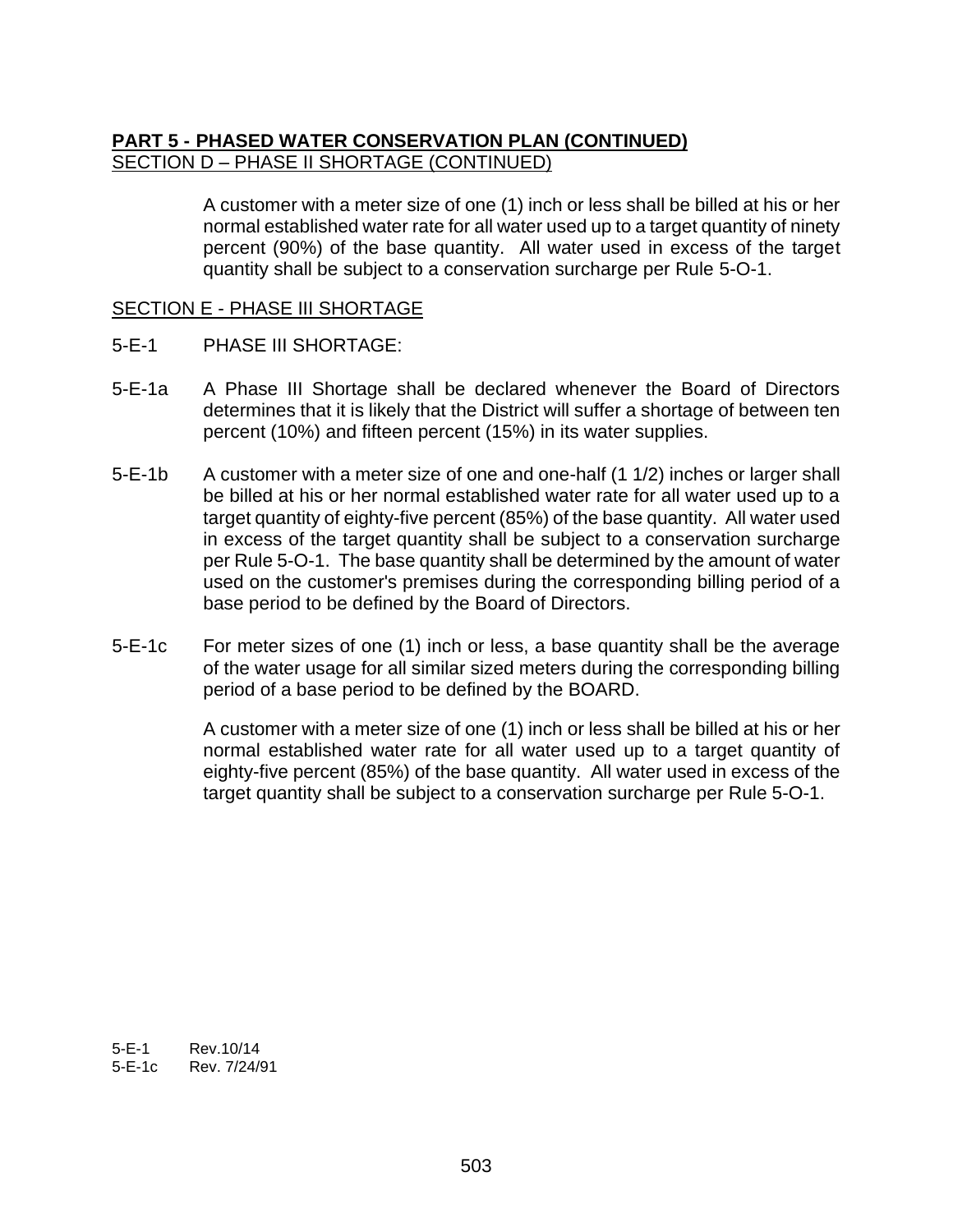# **PART 5 - PHASED WATER CONSERVATION PLAN (CONTINUED)** SECTION F – PHASE IV SHORTAGE

- 5-F-1 PHASE IV SHORTAGE:
- 5-F-1a A Phase IV Shortage shall be declared whenever the Board of Directors determines that it is likely that the District will suffer a shortage of between fifteen percent (15%) and twenty percent (20%) in its water supplies.
- 5-F-1b A customer with a meter size of one and one-half (1-1/2) inches or larger shall be billed at his or her normal established water rate for all water used up to a target quantity of eighty percent (80%) of the base quantity. All water used in excess of the target quantity shall be subject to a conservation surcharge per Rule 5-O-1. The base quantity shall be determined by the amount of water used on the customer's premises during the corresponding billing period of a base period to be defined by the Board of Directors.
- 5-F-1c For meter sizes of one (1) inch or less, a base quantity shall be the average of the water usage for all similar sized meters during the corresponding billing period of a base period to be defined by the BOARD.

A customer with a meter size of one (1) inch or less shall be billed at his or her normal established water rate for all water used up to a target quantity of eighty percent (80%) of the base quantity. All water used in excess of the target quantity shall be subject to a surcharge per Rule 5-O-1.

#### SECTION G - PHASE V SHORTAGE

- 5-G-1 PHASE V SHORTAGE:
- 5-G-1a A Phase V Shortage shall be declared whenever the Board of Directors determines that it is likely that the District will suffer a shortage of between twenty percent (20%) and twenty-five percent (25%) in its water supplies
- 5-G-1b A customer with a meter size of one and one-half (1-1/2) inches or larger shall be billed at his or her normal established water rate for all water used up to a target quantity of seventy-five percent (75%) of the base quantity. All water used in excess of the target quantity shall be subject to a conservation surcharge per Rule 5-O-1. The base quantity shall be determined by the amount of water used on the customer's premises during the corresponding billing period of a base period to be defined by the Board of Directors.

<sup>5-</sup>F-1 Rev. 10/14

<sup>5-</sup>F-1c Rev. 7/91, Rev. 1/09

<sup>5-</sup>F-1d Deleted 10/14

<sup>5-</sup>F-1e Deleted 10/14

<sup>5-</sup>G-1 Rev. 10/14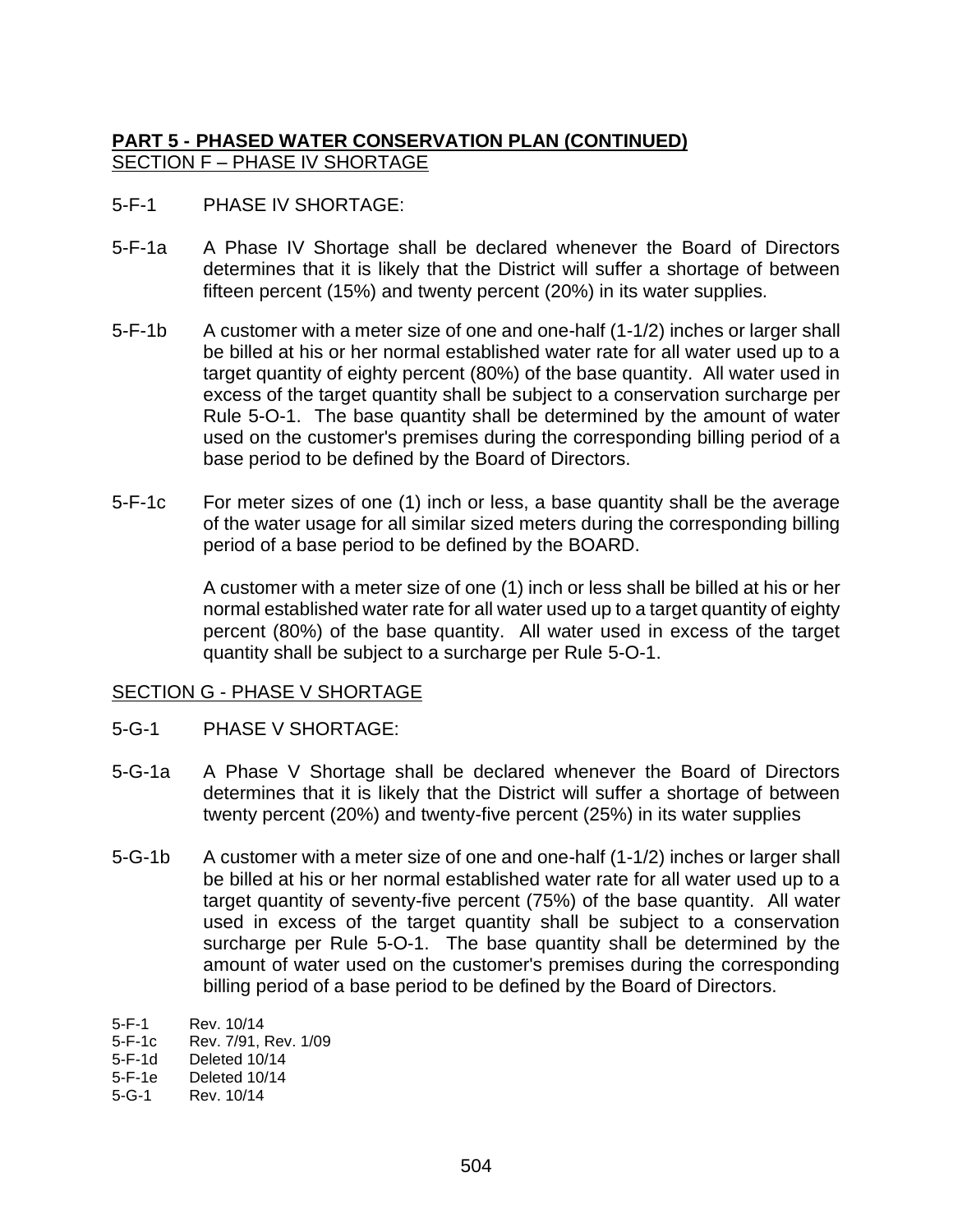### **PART 5 - PHASED WATER CONSERVATION PLAN (CONTINUED)** SECTION G - PHASE V SHORTAGE (CONTINUED)

5-G-1c For meter sizes of one (1) inch or less, a base quantity shall be the average of the water usage for all similar sized meters during the corresponding billing period of a base period to be defined by the BOARD.

> A customer with a meter size of one (1) inch or less shall be billed at his or her normal established water rate for all water used up to a target quantity of seventy-five percent (75%) of the base quantity. All water used in excess of the target quantity shall be subject to a conservation surcharge per Rule 5-O-1.

5-G-1d The watering of lawn, landscape or other turf area with water supplied by the District shall be limited to not more than every other day and shall be prohibited between the hours of 10:00 a.m. and 5:00 p.m.

#### SECTION H - PHASE VI SHORTAGE

- 5-H-1 PHASE VI SHORTAGE:
- 5-H-1a A Phase VI Shortage shall be declared whenever the Board of Directors determines that it is likely that the District will suffer a shortage of between twenty-five (25%) and thirty percent (30%) in its water supplies.
- 5-H-1b A customer with a meter size of one and one-half (1-1/2) inches or larger shall be billed at his or her normal established water rate for all water used up to a target quantity of seventy percent (70%) of the base quantity. All water used in excess of the target quantity shall be subject to a conservation surcharge per Rule 5-O-1. The base quantity shall be determined by the amount of water used on the customer's premises during the corresponding billing period of a base period to be defined by the Board of Supervisors.
- 5-H-1c For meter sizes of one (1) inch or less, a base quantity shall be the average of the water usage for all similar sized meters during the corresponding billing period of a base period to be defined by the BOARD.

A customer with a meter size of one (1) inch or less shall be billed at his or her normal established water rate for all water used up to a target quantity of seventy percent (70%) of the base quantity. All water used in excess of the target quantity shall be subject to a conservation surcharge per Rule 5-O-1.

5-G-1c Rev. 7/91, Rev. 1/09

5-H-1e Deleted 10/14

<sup>5-</sup>G-1e Deleted 10/14

<sup>5-</sup>G-1f Deleted 10/14

<sup>5-</sup>H-1 Rev. 10/14

<sup>5-</sup>H-1c Rev. 7/91, Rev. 1/09

<sup>5-</sup>H-1d Deleted 10/14

<sup>5-</sup>H-1f Deleted 10/14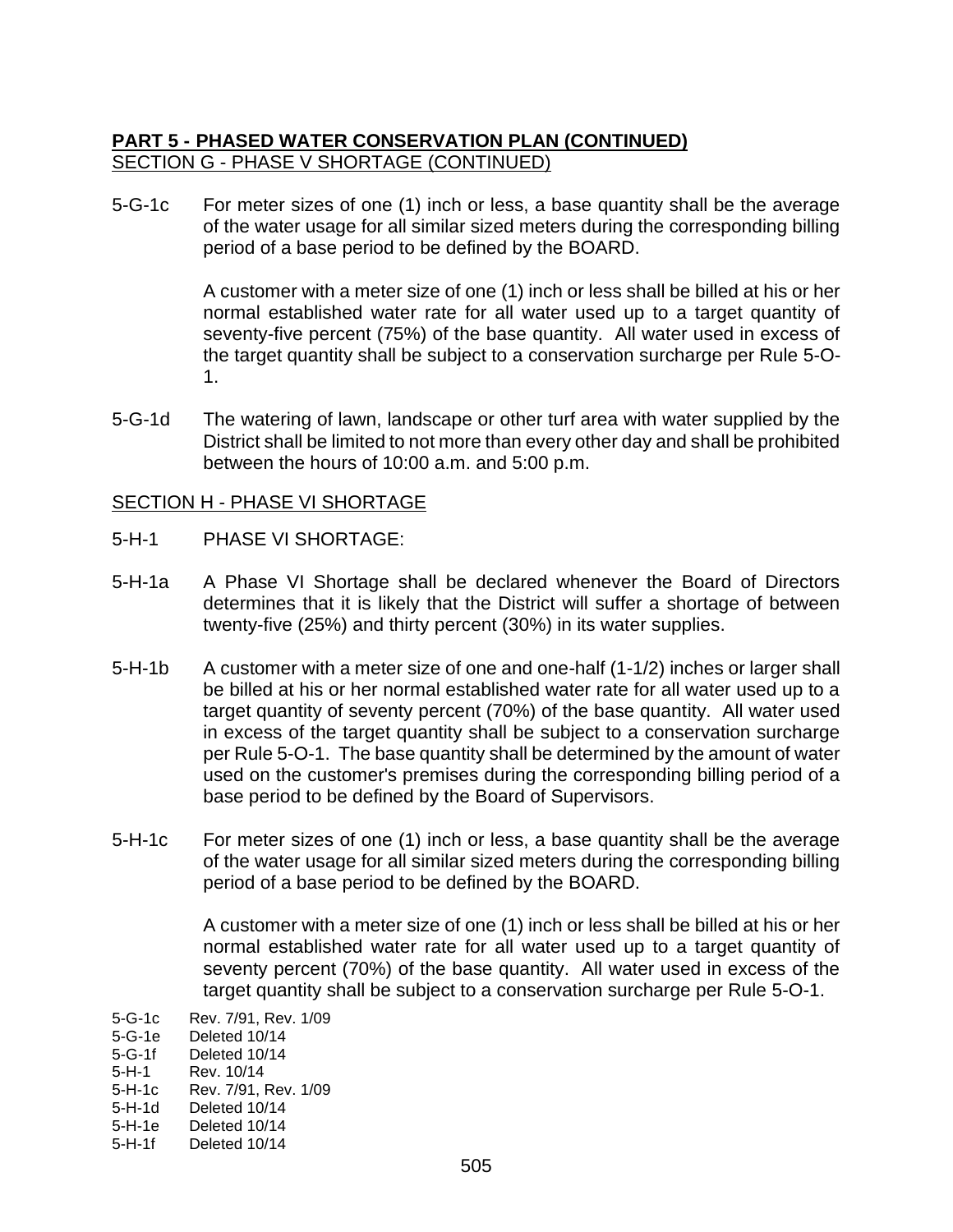### **PART 5 - PHASED WATER CONSERVATION PLAN (CONTINUED)** SECTION I - PHASE VII SHORTAGE

- 5-I-1 PHASE VII SHORTAGE:
- 5-I-1a A Phase VII Shortage shall be declared whenever the Board of Directors determines that it is likely that the District will suffer a shortage of between thirty (30%) and thirty-five percent (35%) in its water supplies.
- 5-I-1b A customer with a meter size of one and one-half (1-1/2) inches or larger shall be billed at his or her normal established water rate for all water used up to a target quantity of sixty-five percent (65%) of the base quantity. All water used in excess of the target quantity shall be subject to a conservation surcharge per Rule 5-O-1. The base quantity shall be determined by the amount of water used on the customer's premises during the corresponding billing period of a base period to be defined by the Board of Directors.
- 5-I-1c For meter sizes of one (1) inch or less, a base quantity shall be the average of the water usage for all similar sized meters during the corresponding billing period of a base period to be defined by the BOARD.

A customer with a meter size of one (1) inch or less shall be billed at his or her normal established water rate for all water used up to a target quantity of sixtyfive percent (65%) of the base quantity. All water used in excess of the target quantity shall be subject to a conservation surcharge per Rule 5-O-1.

# SECTION J - PHASE VIII SHORTAGE

- 5-J-1 PHASE VIII SHORTAGE:
- 5-J-1a A Phase VIII Shortage shall be declared whenever the Board of Directors determined that it is likely that the District will suffer a shortage of between thirty-five (35%) and forty percent (40%) in its water supplies.
- 5-J-1b A customer with a meter size of one and one-half (1-1/2) inches or larger shall be billed at his or her normal established water rate for all water used up to a target quantity of sixty percent (60%) of the base quantity. All water used in excess of the target quantity shall be subject to a conservation surcharge per Rule 5-O-1. The base quantity shall be determined by the amount of water used on the customer's premises during the corresponding billing period of a base period to be defined by the Board of Directors.
- 5-I-1 Rev. 10/14<br>5-I-1d Deleted 10/ Deleted 10/14
- 5-I-1e Deleted 10/14
- 5-I-1f Deleted 10/14
- 5-J-1 Rev. 10/14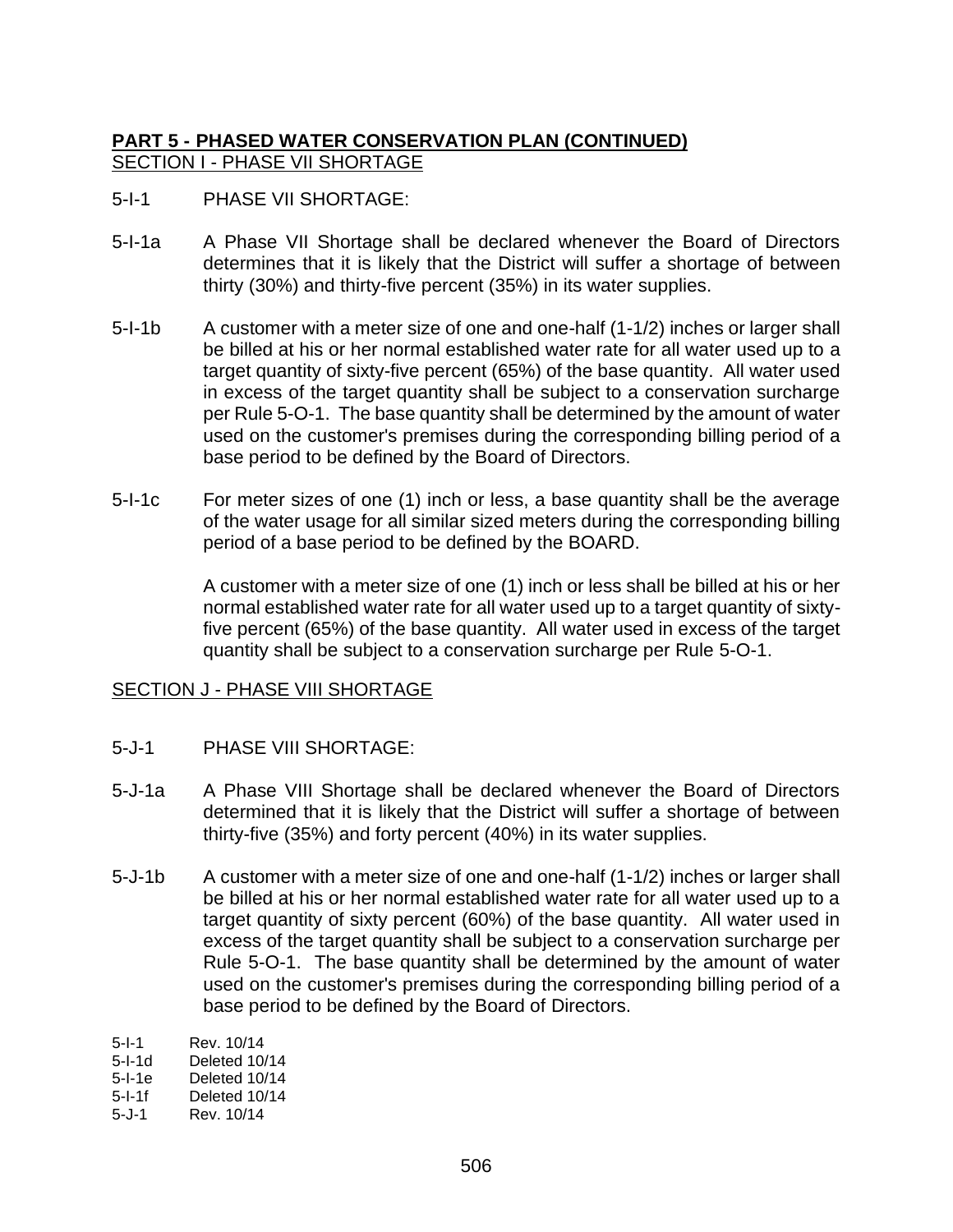### **PART 5 - PHASED WATER CONSERVATION PLAN (CONTINUED)** SECTION J - PHASE VIII SHORTAGE (CONTINUED)

5-J-1c For meter sizes of one (1) inch or less, a base quantity shall be computed by averaging the water usage for all similar sized meters during the corresponding billing period of a base period to be defined by the Board of Directors. A customer with a meter size of one (1) inch or less shall be billed at his or her normal established water rate for all water used up to a target quantity of sixty percent (60%) of the base quantity. All water used in excess of the target quantity shall be subject to a surcharge per Rule 5-O-1.

#### SECTION K - PHASE IX SHORTAGE

- 5-K-1 PHASE IX SHORTAGE
- 5-K-1a A Phase IX Shortage shall be declared whenever the Board of Directors determines that it is likely that the District will suffer a shortage of between forty percent (40%) and forty-five percent (45%) in its water supplies.
- 5-K-1b A customer with a meter size of one and one-half (1-1/2) inches or larger shall be billed at his or her normal established water rate for all water used up to a target quantity of fifty-five percent (55%) of the base quantity. All water used in excess of the target quantity shall be subject to a conservation surcharge per Rule 5-O-1. The base quantity shall be determined by the amount of water used on the customer's premises during the corresponding billing period of a base period to be defined by the Board of Directors.
- 5-K-1c For meter sizes of one (1) inch or less, a base quantity shall be computed by averaging the water usage for all similar sized meters during the corresponding billing period of a base period to be defined by the Board of Directors. A customer with a meter size of one (1) inch or less shall be billed at his or her normal established water rate for all water used up to fifty-five percent (55%) of the base quantity. All water used in excess of the target quantity shall be subject to a conservation surcharge per Rule 5-O-1.

| 5-J-1    | Rev. 10/14    |
|----------|---------------|
| 5-J-1d   | Deleted 10/14 |
| 5-J-1e   | Deleted 10/14 |
| 5-J-1f   | Deleted 10/14 |
| 5-K-1    | Rev. 10/14    |
| $5-K-1d$ | Deleted 10/14 |
| $5-K-1e$ | Deleted 10/14 |
| $5-K-1f$ | Deleted 10/14 |
| 5-K-1g   | Deleted 10/14 |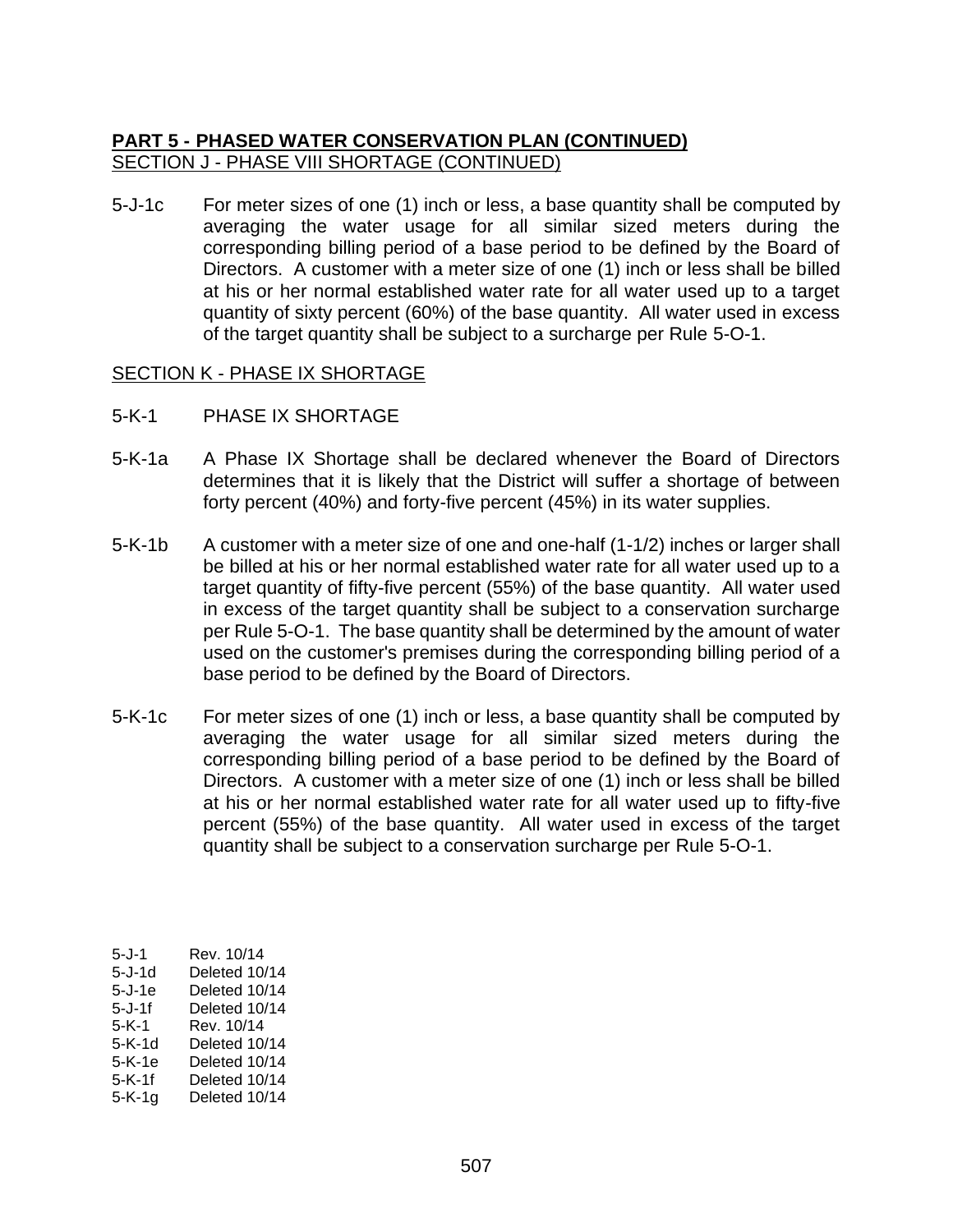## **PART 5 - PHASED WATER CONSERVATION PLAN (CONTINUED)** SECTION L - PHASE X SHORTAGE

- 5-L-1 PHASE X SHORTAGE
- 5-L-1a A Phase X Shortage shall be declared whenever the Board of Directors determines that it is likely that the District will suffer a shortage of between forty-five (45%) and fifty percent (50%) in its water supplies.
- 5-L-1b A customer with a meter size of one and one-half (1-1/2) inches or larger shall be billed at his or her normal established water rate for all water used up to a target quantity of fifty percent (50%) of the base quantity. All water used in excess of the target quantity shall be subject to a conservation surcharge per Rule 5-O-1. The base quantity shall be determined by the amount of water used on the customer's premises during the corresponding billing period of a base period to be defined by the Board of Directors.
- 5-L-1c For meter sizes of one (1) inch or less, a base quantity shall be computed by averaging the water usage for all similar sized meters during the corresponding billing period of a base period to be defined by the Board of Directors. A customer with a meter size of one (1) inch or less shall be billed at his or her normal established water rate for all water used up to a target quantity of fifty percent (50%) of the base quantity. All water used in excess of the target quantity shall be subject to a conservation surcharge per Rule 5- O-1.

#### SECTION M - RELIEF FROM COMPLIANCE

- 5-M-1 RELIEF FROM COMPLIANCE:
- 5-M-1a A customer may file an application for relief from any provisions of this ordinance. The Director of Public Works shall develop such procedures as he or she considers necessary to resolve such applications and shall, upon the filling by a customer of an application for relief, take such steps as he or she deems reasonable to resolve the application for relief. The decision of the Director of Public Works shall be final. The Director of Public Works may delegate his or her duties and responsibilities under this Rule as appropriate.
- 5-M-1b The application for relief may include a request that the customer be relieved, in whole or in part, from the conservation surcharge provisions of Rules 5-D-1b, 5-D-1c, 5-E-1b, 5-E-1c, 5-F-1b, 5-F-1c, 5-G-1b, 5-G-1c, 5-H-1b, 5-H-1c, 5-I-1b, 5-I-1c, 5-J-1b, 5-J-1c, 5-K-1b, 5-K-1c, 5-L-1b, and 5-L-1c.
- 5-L-1 Rev. 10/14<br>5-L-1d Deleted 10/
- Deleted 10/14
- 5-L-1e Deleted 10/14
- 5-L-1f Deleted 10/14
- 5-L-1g Deleted 10/14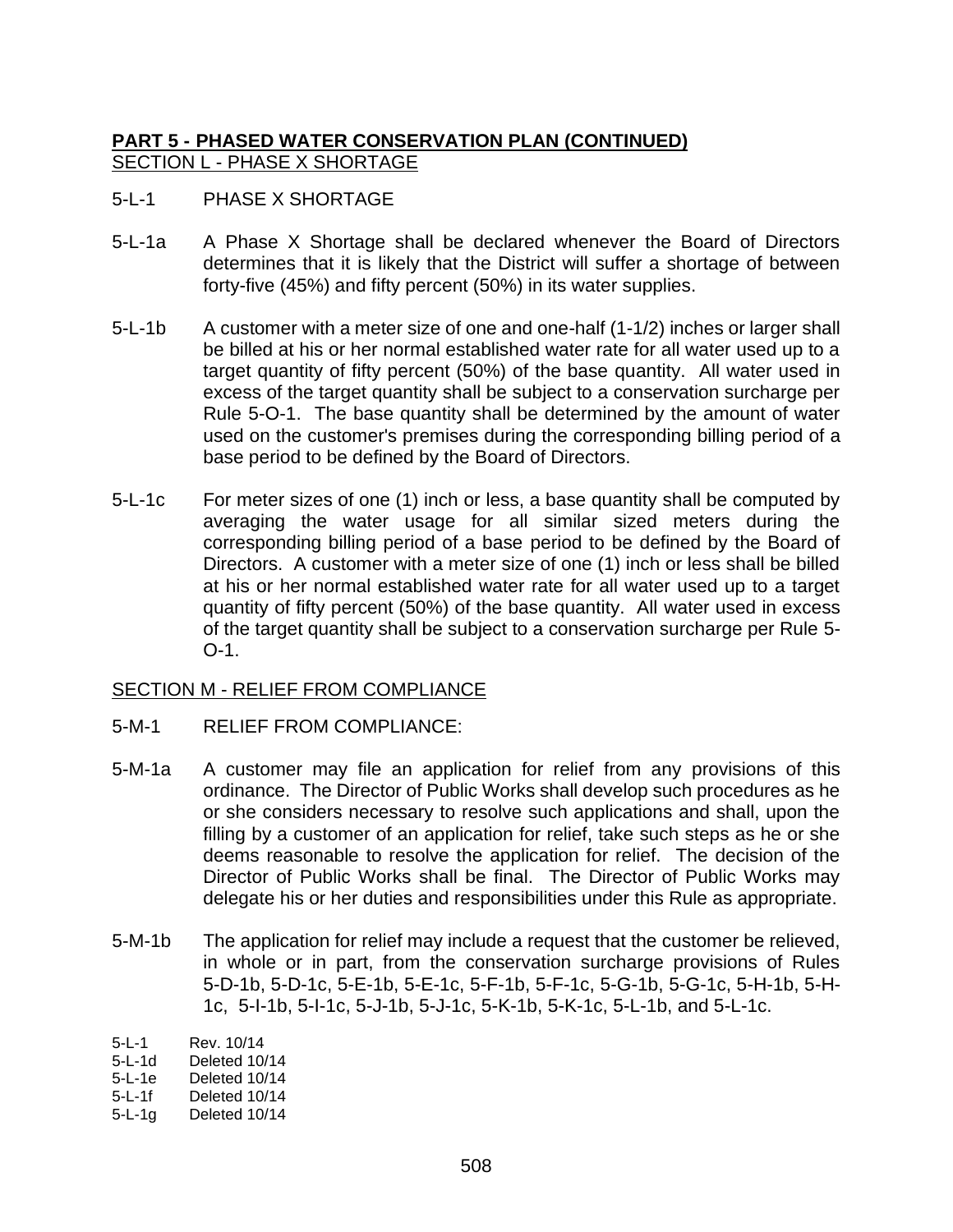### **PART 5 - PHASED WATER CONSERVATION PLAN (CONTINUED)** SECTION M - RELIEF FROM COMPLIANCE (CONTINUED)

- 5-M-1c In determining whether to grant relief, and the nature of any relief, the Director of Public Works shall take into consideration all relevant factors including, but not limited to:
	- 1. Whether any additional reduction in water consumption will result in unemployment;
	- 2. Whether additional members have been added to the household;
	- 3. Whether any additional landscaped property has been added to the property since the corresponding billing period of the base year;
	- 4. Changes in vacancy factors in multi-family housing;
	- 5. Increased number of employees in commercial, industrial, and governmental offices;
	- 6. Increased production requiring increased process water;
	- 7. Water uses during new construction;
	- 8. Adjustments to water use caused by emergency health or safety hazards;
	- 9. First filling of a permit-constructed swimming pool; and
	- 10.Water use necessary for reasons related to family illness or health.
	- 11.Whether the basic period for billing should be adjusted due to the unique circumstances of the type of facility, such as a boat, which results in irregular, intermittent periods of consumption.
- 5-M-1d In order to be considered, an application for relief must be filed with the District within twenty (20) days from the date the provision from which relief is sought becomes applicable to the applicant. No relief shall be granted unless the customer shows that he or she has achieved the maximum practical reduction in water consumption other than in the specific areas in which relief is being sought. No relief shall be granted to any customer who, when requested by the Director of Public Works or designee, fails to provide any information necessary for resolution of the customer's application for relief. The decision shall be issued within twenty (20) days and provided to the customer.

#### Part 5 Added 5/23/91 Ordinance No. 91-0075M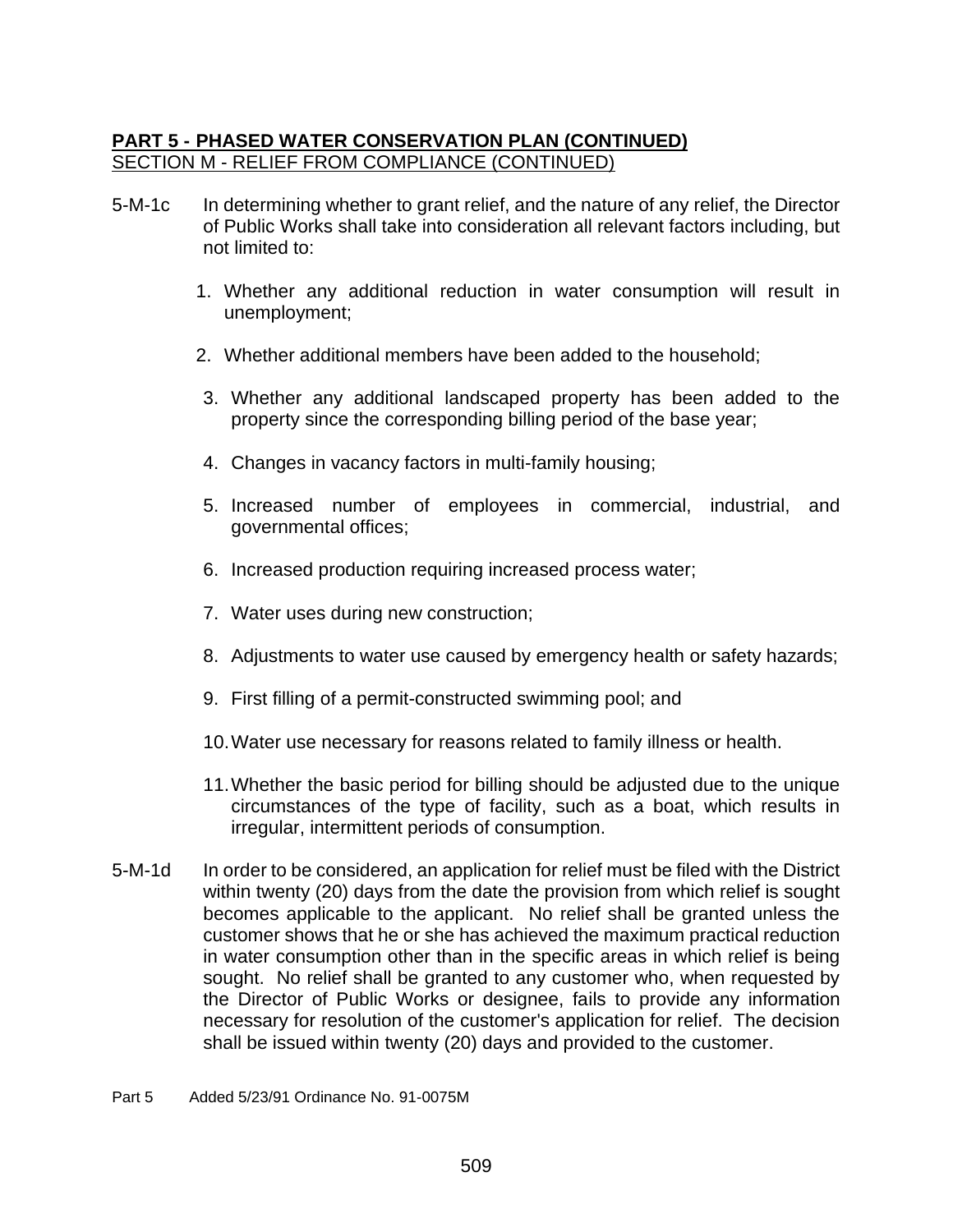# **PART 5 - PHASED WATER CONSERVATION PLAN (CONTINUED)** SECTION N - NOTIFICATION OF CUSTOMERS

- 5-N-1 NOTIFICATION OF CUSTOMERS:
- 5-N-1a Each customer will be notified on his or her bill as to what the target quantity and the base quantity will be for the applicable billing period.

#### SECTION O - CONSERVATION SURCHARGES

- 5-O-1 CONSERVATION SURCHARGES:
- 5-O-1a Water use up to the target quantities specified in Rules 5-D-1b, 5-D-1c, 5-E-1b, 5-E-1c, 5-F-1b, 5-F-1c, 5-G-1b, 5-G-1c, 5-H-1b, 5-H-1c, 5-I-1b, 5-I-1c, 5-J-1b, 5-J-1c, 5-K-1b, 5-K-1c, 5-L-1b, and 5-L-1c shall be billed at the established QUANTITY CHARGE or NORMAL USE CHARGE. Water use in excess of the aforementioned target quantities shall be subject to the following conservation surcharges in addition to the established QUANTITY CHARGE or NORMAL USE CHARGE
	- 1. For all customers within Los Angeles County Waterworks Districts and Marina Del Rey Water System, an additional conservation surcharge of 1.0 times the established QUANTITY CHARGE or NORMAL USE CHARGE will be assessed for water use in excess of the target quantity, up to 115 percent of the target quantity.
	- 2. For all customers within Los Angeles County Waterworks Districts and Marina Del Rey Water System, an additional conservation surcharge of 2.0 times the established QUALITY CHARGE or NORMAL USE CHARGE will be assessed for water use in excess of 115 percent of the target quantity.
	- 3. If cost of purchased water obtained from the water wholesalers that sell water to the Los Angeles County Waterworks Districts increases beyond the amounts that can be offset and collected through the rates set in 1 and 2 of this provision, then the District Engineer is hereby authorized to revise the rates set in 1 and 2 of this provision in amounts necessary to offset the cost to purchase the water.

The foregoing amendments to Rule 5-O-1a, as enacted on June 2, 2015, shall expire on June 1, 2016, on which date Rule 5-O-1a shall revert to the provisions of Rule 5-O-1a as enacted on May 22, 1991, by Ordinance No 91-0075M.

:

Part 5 Added 5/23/91 Ordinance No. 91-0075M

<sup>5-</sup>O-1a Rev. 6/2/15, 1/17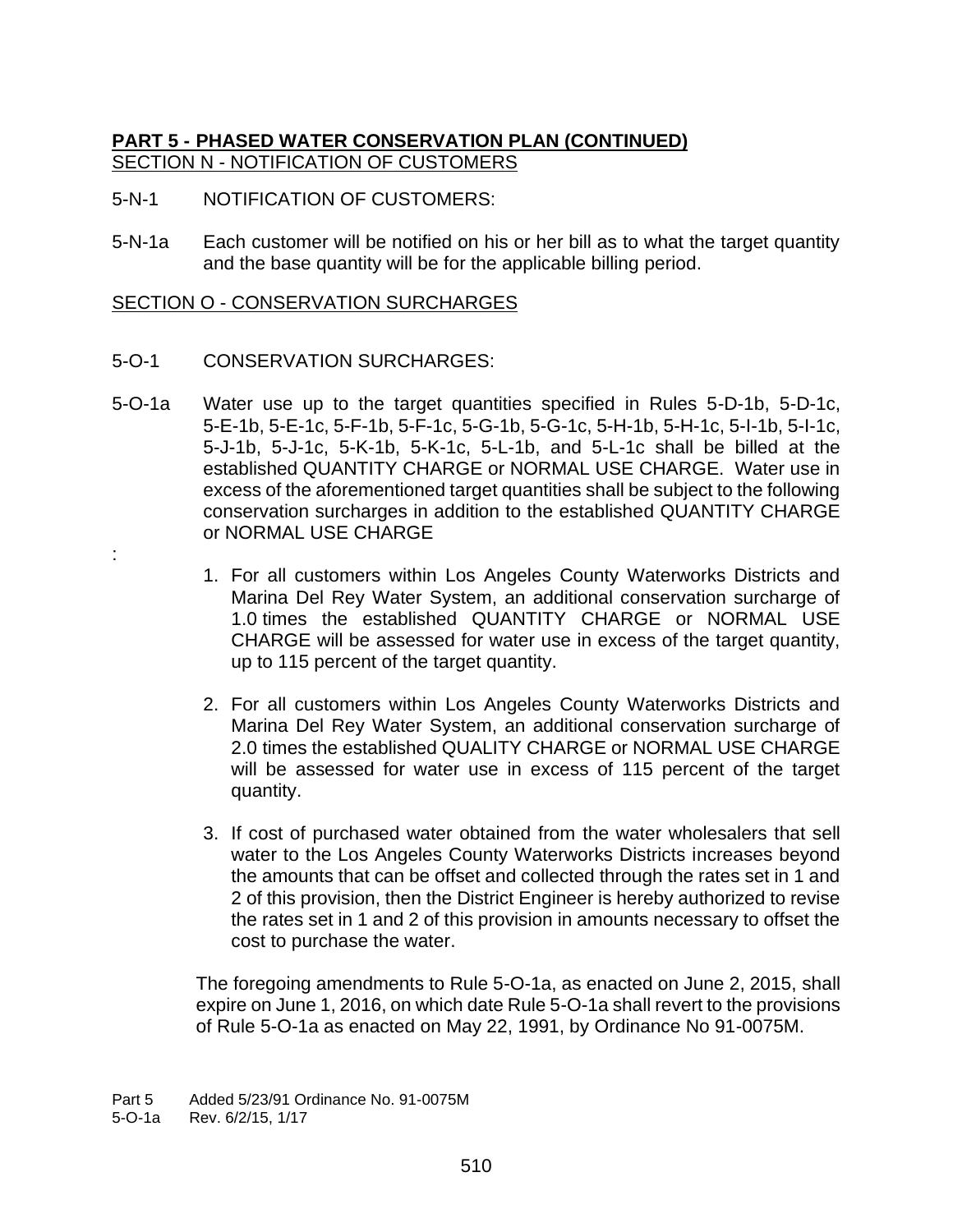### **PART 5 - PHASED WATER CONSERVATION PLAN (CONTINUED)** SECTION O - CONSERVATION SURCHARGES (CONTINUED)

- 5-O-1b Violation by any customer of the water use prohibitions of Rules 5-B-1a, 5-B-1b, 5-B-1c, 5-B-1d, 5-B-1e, and 5-B-1f shall be penalized as follows:
	- 1. First violation. The Director of Public Works or designee shall issue a written notice of the fact of a first violation to the customer.
	- 2. Second violation. For a second violation during any one water shortage emergency, the Director of Public Works or designee shall issue a written notice of the fact of a second violation to the customer.
	- 3. Third and subsequent violations. For a third and each subsequent violation during any one water shortage emergency, the Director of Public Works or designee may install a flow-restricting device or the service of the customer at the premises at which the violation occurred for installing and for removing the flow-restricting devices and for restoration of normal service. The charge shall be paid before normal service can be restored.
- 5-O-1c All monies collected by a District pursuant to this ordinance shall be deposited in that District's General Fund as reimbursement for the District's costs and expenses of administering this conservation plan.
- 5-O-1d The District shall give notice to customer of water conservation surcharges or of water usage violations as follows:
	- a. Notice of water conservation surcharges or of first and second violations of the water use prohibitions of Rules 5-B-1a, 5-B-1b, 5-B-1c, 5-B-1d, 5-B-1e, and 5-B-1f shall be given to the customer in person or by regular mail.
	- b. If the customer is absent from or unavailable at the premises at which the violation occurred, by leaving a copy with some person of suitable age and discretion at the premises and sending a copy through the regular mail to the address at which the customer is normally billed; or
	- c. If a person of suitable age or discretion cannot be found, then by affixing a copy in a conspicuous place at the premises at which the violation occurred and also sending a copy through the regular mail to the address at which the customer is normally billed.

5-O-1b Rev.10/14<br>5-O-1d Rev.10/14 5-O-1d Rev.10/14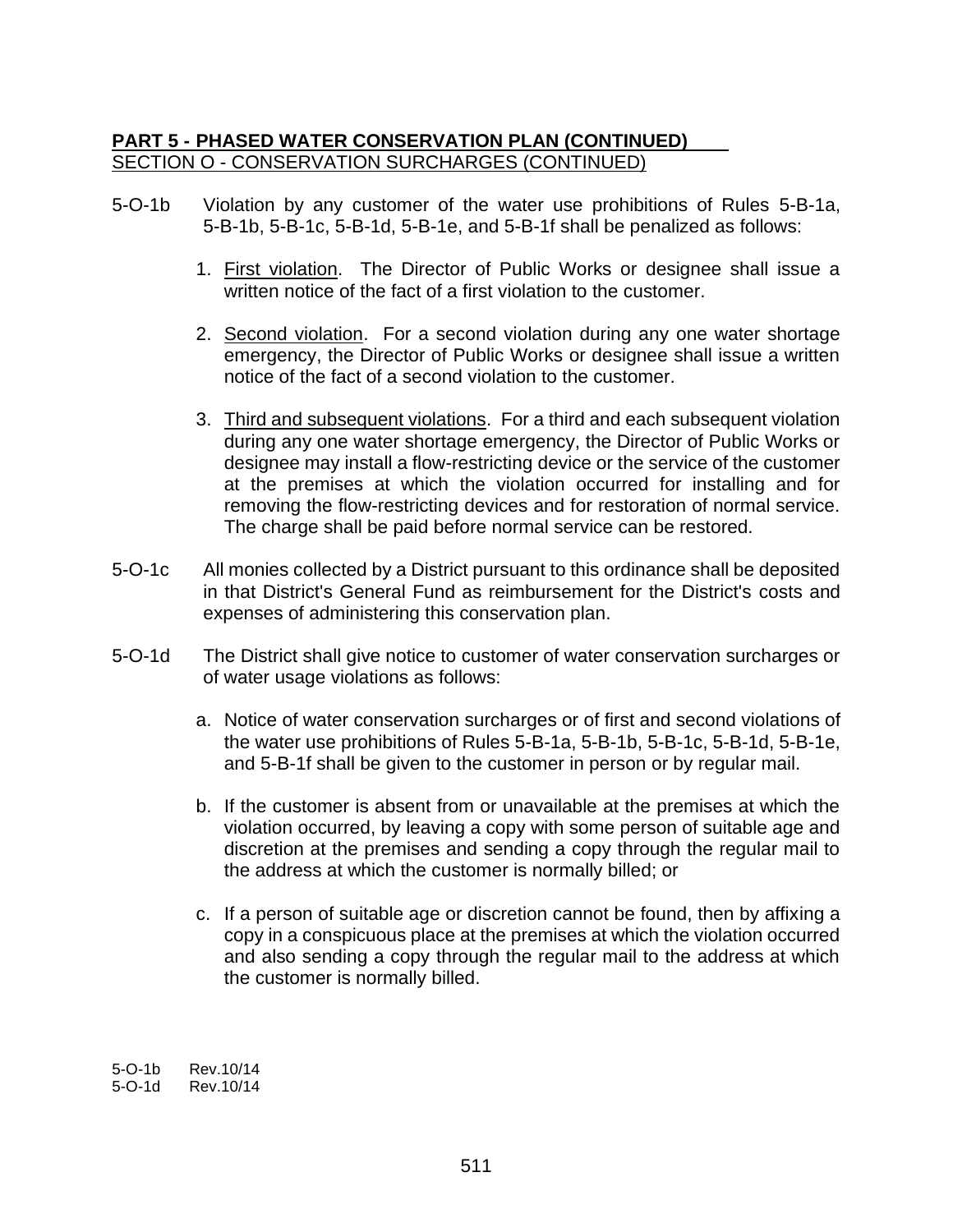### **PART 5 - PHASED WATER CONSERVATION PLAN (CONTINUED)** SECTION O - CONSERVATION SURCHARGES (CONTINUED)

- 5-O-1e The notice of a violation of the water use prohibitions of Rules 5-B-1a, 5-B-1b, 5-B-1c, 5-B-1d, 5-B-1e, and 5-B-1f shall contain a description of the facts of the violation, a statement of the possible penalties for each violation and a statement informing the customer of his right to a hearing on the merits of the violation pursuant to Rule 5-P-1.
- 5-O-1f Nothing in these regulations shall prohibit any customer from either installing sub-meters or from pro-rating and collecting from the ultimate users any conservation surcharges assessed when the customer's master meter measures consumption of water for multiple tenancy facilities. However, unless the sub-meters are subsequently billed directly by the District, the customer responsible for the master meter shall continue to be responsible directly to the District for all payments including conservation surcharges.

#### SECTION P - HEARING REGARDING VIOLATIONS

- 5-P-1 HEARING REGARDING VIOLATIONS:
- 5-P-1a Any customer receiving notice of a third or subsequent violations of the water use prohibitions of Rules 5-B-1a, 5-B-1b, 5-B-1c, 5-B-1d, 5-B-1e and 5-B-1f shall have a right to a hearing by the Director of Public Works or his designee within fifteen (15) days of a mailing or other delivery of the notice of violation.
- 5-P-1b The customer's written request for a hearing must be received within ten (10) days of the issuance of the notice of violation. This request shall stay installation of a flow-restricting device on the customer's premises and the assessment of any surcharge until the Director of Public Works or designee renders his or her decision. The decision shall be issued within ten (10) days of the hearing, a copy of which shall be provided to the customer.
- 5-P-1c The decision of the Director of Public Works shall be final except for judicial review.

5-O-1e Rev.10/14 5-P-1a Rev.10/14